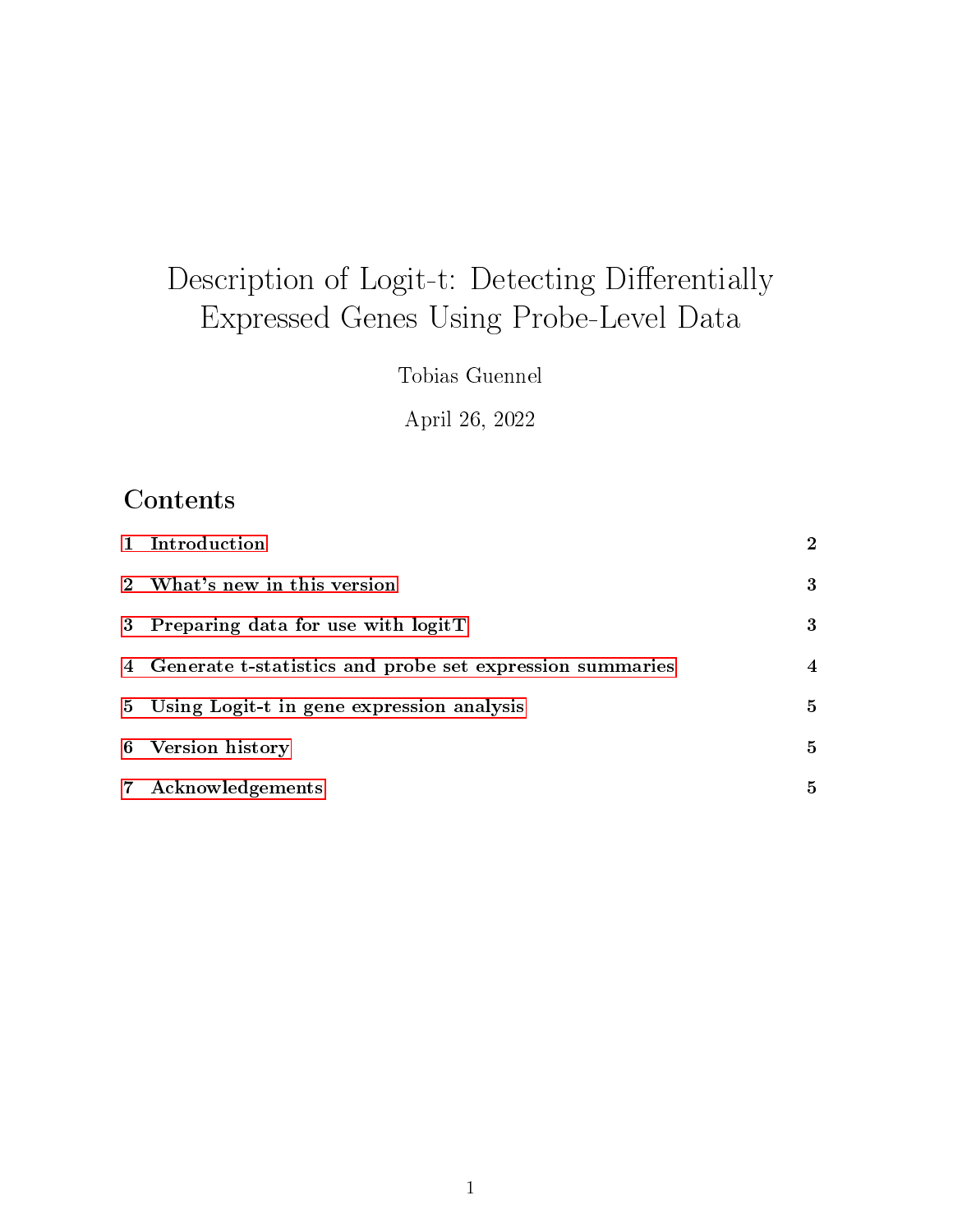#### <span id="page-1-0"></span>1 Introduction

The Logit-t algorithm (Lemon et al., 2003), also called Median t (Hess et al., 2007), was developed as an alternative to existing statistical methods for identifying differentially expressed genes. Unlike other commonly used algorithms for identifying differentially expressed genes, for example SAM (Tusher et al., 2001), the Logit-t algorithm does not require the calculation of an expression summary for each probe set prior to statistical analysis. Using spike-in datasets, the Logit-t algorithm was compared to statistical testing of probe set expression summaries MAS5 (Hubbell et al., 2002), RMA (Irizarry et al.,2003), and dChip (Li et al.,2001) and was found to to have better sensitivity, specificity, and positive predicted value  $(PPV)$  (Lemon *et al.*, 2003).

The Logit-t algorithm proceeds by first normalizing probe intensities  $i$  within probe set j for array  $k$  using the logit-log transformation

$$
logit(y_{ijk}) = log\left(\frac{y_{ijk} - N_k}{A_k - y_{ijk}}\right).
$$
\n(1)

The parameters  $A_k$  and  $N_k$  are estimated for each array by

$$
A_k = \max_{i,j} (y_{ijk}) + 0.001 * (\max_{i,j} (y_{ijk}) - \min_{i,j} (y_{ijk}))
$$
  

$$
N_k = \min_{i,j} (y_{ijk}) - 0.001 * (\max_{i,j} (y_{ijk}) - \min_{i,j} (y_{ijk})),
$$

representing the maximum probe intensity (saturation) and the minimum probe intensity (background), respectively. Following this transformation, probe level intensities for each array were then standardized using a Z-transformation. Lemon et al. (2003).

For differential expression analysis, Student's  $t$ -tests are then performed for each transformed PM probe within a probe set and the  $Logit-t$  is defined as the median t-statistic among all t-statistics for the probe set. The t-value cutoff corresponding to  $p < 0.01$ using the df of the comparison was used as threshold for making detection calls of differential expression or no differential expression in the original paper (Lemon et al., 2003). The Logit-t algorithm was originally coded as a stand-alone application in  $C_{++}$  provided by Dr William J. Lemon. In order to make it available for a broader spectrum of users, the algorithm was implemented in the programming environment  $\bf{R}$ , an open source programming environment (R Development Core Team, 2008) and the most commonly used software package for gene expression data analysis. There are no differences in results between the stand-alone application and its implementation in the  $\bf{R}$  programming environment as most of the model fitting  $C++$  code has been retained. However, the implementation into the  $\bf R$  programming environment simplifies the use of the algorithm and the access to its results significantly compared to the stand-alone application. In order to make it available for a broader spectrum of users, the algorithm was implemented in  $\mathbf{R}$ , an open source programming environment (R Development Core Team, 2008) and the most commonly used software package for gene expression data analysis.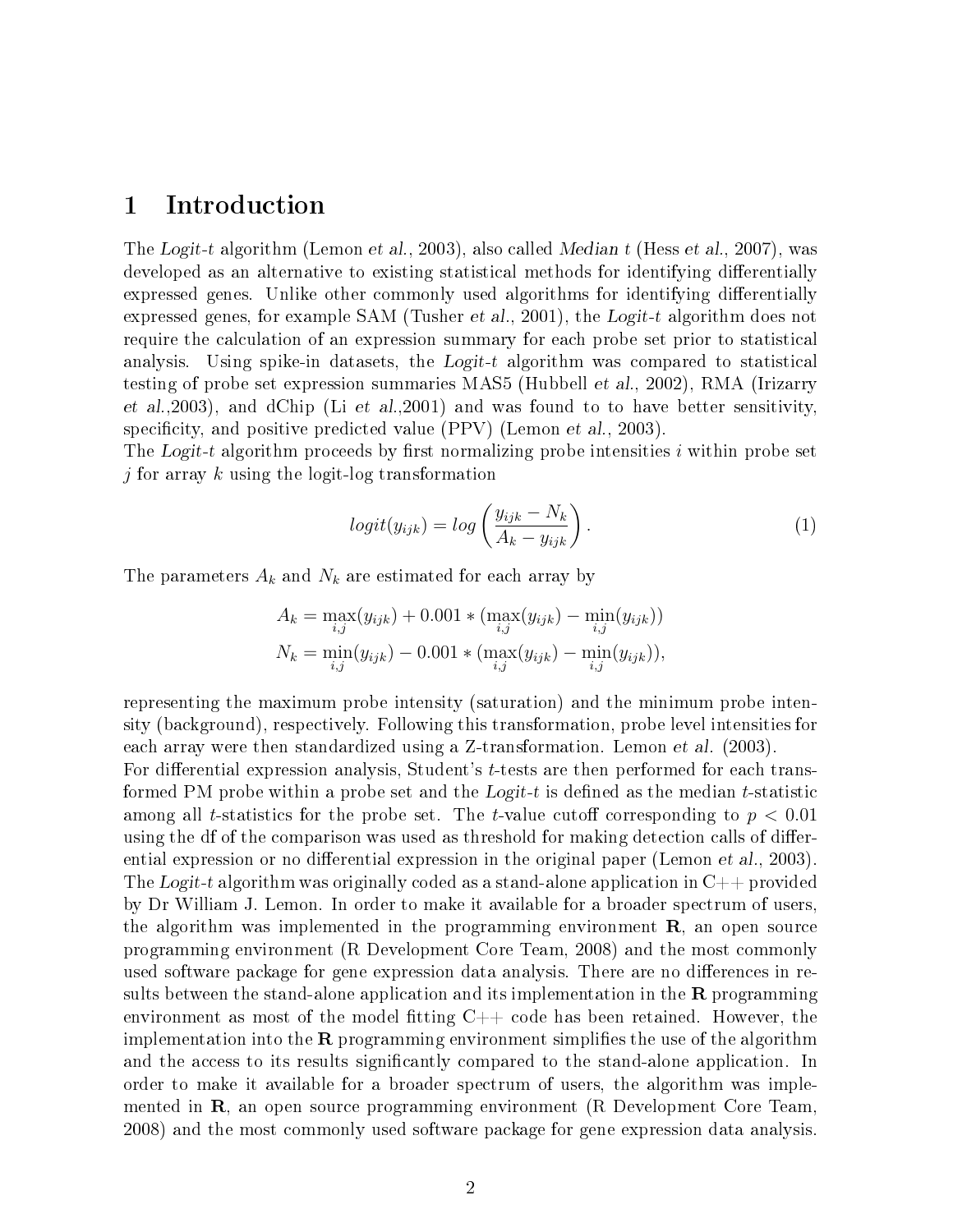There are no differences in results between the stand-alone application and its implementation in the **R** programming environment as most of the model fitting  $C++$  code has been retained. However, the implementation into the  $\bf R$  programming environment simplies the use of the algorithm and the access to its results signicantly compared to the stand-alone application. The  $logitT$  package implements the Logit-t algorithm in the **R** programming environment, making it available to users of the Bioconductor<sup>[1](#page-2-2)</sup> project.

### <span id="page-2-0"></span>2 What's new in this version

This is the first release of this package.

### <span id="page-2-1"></span>3 Preparing data for use with logitT

The *logitT* package accepts data from Affymetrix CEL files that have been read into the **R** programming environment using the affy (Gautier *et al.*, 2004) library and stored in an AffyBatch object. A CEL file contains, among other information, a decimal number for each probe on the chip that corresponds to its intensity. The Bioconductor packages affy, Biobase, and tools (Gentleman et al., 2004) are automatically loaded by  $logitT$  to provide functions for reading Affymetrix data files into  $\bf{R}$ . The following steps create an AffyBatch object.

- 1. Create a directory containing all CEL files relevant to the planned analysis.
- 2. If using Linux / Unix, start R in that directory.
- 3. If using the Rgui for Microsoft Windows, make sure your working directory contains the CEL files (use "File  $\geq$  Change Dir" menu item).
- 4. Load the library.
	- > library(logitT)
- 5. Read in the data and create an AffyBatch object.

Additional information regarding the ReadAffy function and detailed description of the structure of CEL files can be found in the  $affy$  vignette.

<span id="page-2-2"></span> $1$ <http://www.bioconductor.org/>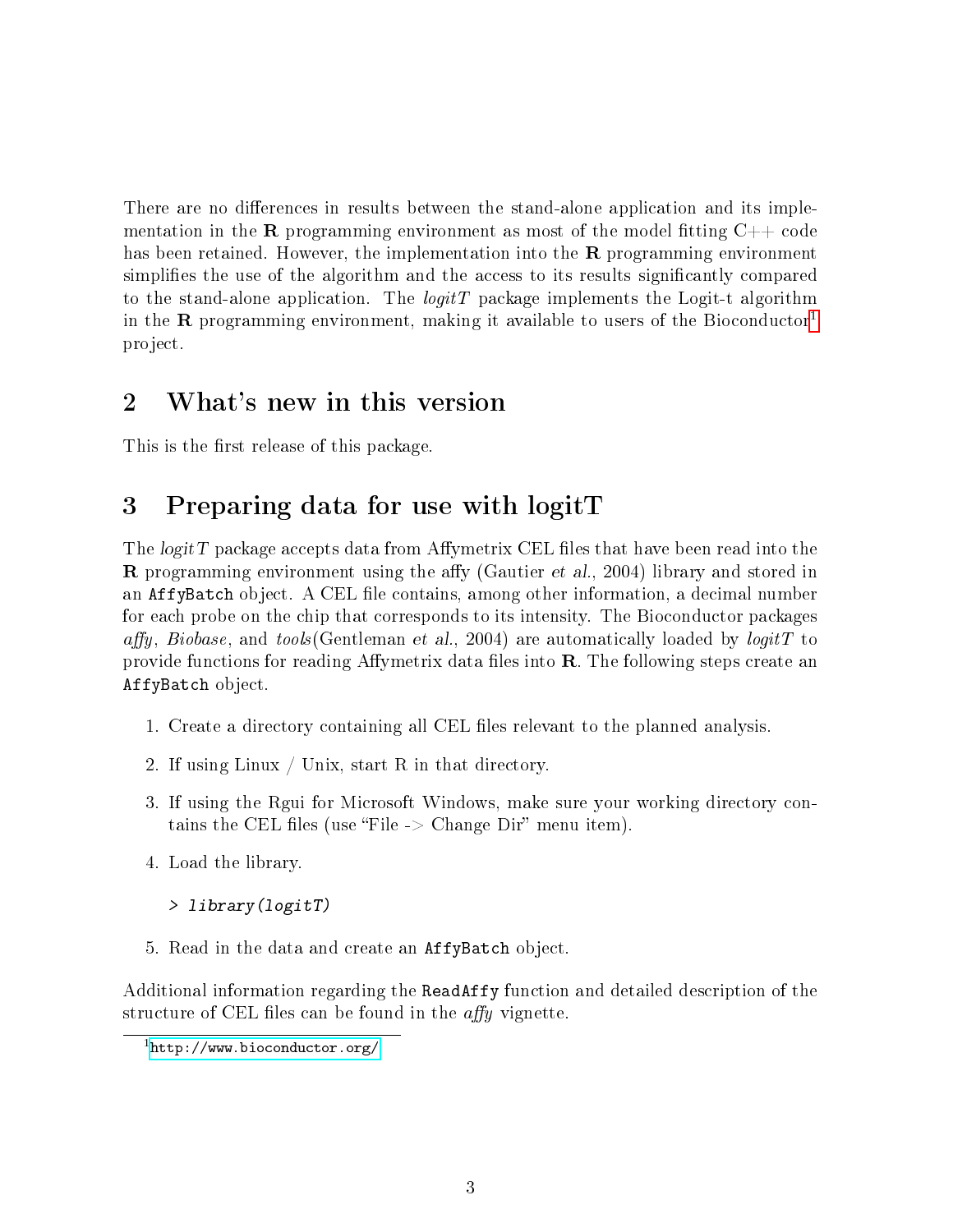### <span id="page-3-0"></span>4 Generate t-statistics and probe set expression summaries

To demonstrate the use of the *logitT* **R** package, the publicly available Affymetrix Latin Square data set (Affymetrix, 2008) was used. The Latin Square design for this data set consists of 14 spiked-in gene groups in 14 experimental groups on HG-U95Av2 arrays. The concentration of the 14 gene groups in the first experiment is  $0, 0.25, 0.5, 1, 2, 4, 8$ , 16, 32, 64, 128, 256, 512, and 1024pM. Each subsequent experiment rotates the spike-in concentrations by one group; i.e. experiment 2 begins with 0.25pM and ends at 0pM, on up to experiment 14, which begins with 1024pM and ends with 512pM. Each experiment contains at least 3 replicates.

Two of the 14 experimental groups, i.e. group one and group two with 3 replicates each, are available in the experimental data package SpikeInSubset as the data set spikein95. The package and subsequently the data set can be loaded into the  $\bf{R}$  programming environment using  $R$ > library(SpikeInSubSet) and  $R$ > data(spikein95). To compare the two groups of three arrays, where the first three arrays correspond to group 1 and the latter three to group 2, we define the groupvector as before. To invoke the *logit TAffy* method, the syntax is:

```
> library(SpikeInSubset)
> data(spikein95) ## get the example data
> groupvector<-c("A","A","A","B","B","B") ## specify group affiliations
> logitTex<-logitTAffy(spikein95, group=groupvector)
```
The first few *t*-statistics are:

> logitTex[1:10]

1000\_at 1001\_at 1002\_f\_at 1003\_s\_at 1004\_at 1005\_at -0.365796303 0.074983648 0.136804337 0.144461320 -0.021213882 -0.003133944 1006\_at 1007\_s\_at 1008\_f\_at 1009\_at 0.100833725 0.266406403 0.277591814 0.860347914

The input arguments for the function call are:

object  $-$  object of type AffyBatch

 $group - vector describing the group$  affiliation for each array

The vector describing the group affiliation for each array must be of the same length as the number of CEL files contained in the  $AffyBatch$  object. For example, suppose six CEL files are stored in the  $AffyBatch$  object where the first three arrays are from one condition and the last three arrays are from a second condition. The object groupvector in the function call would be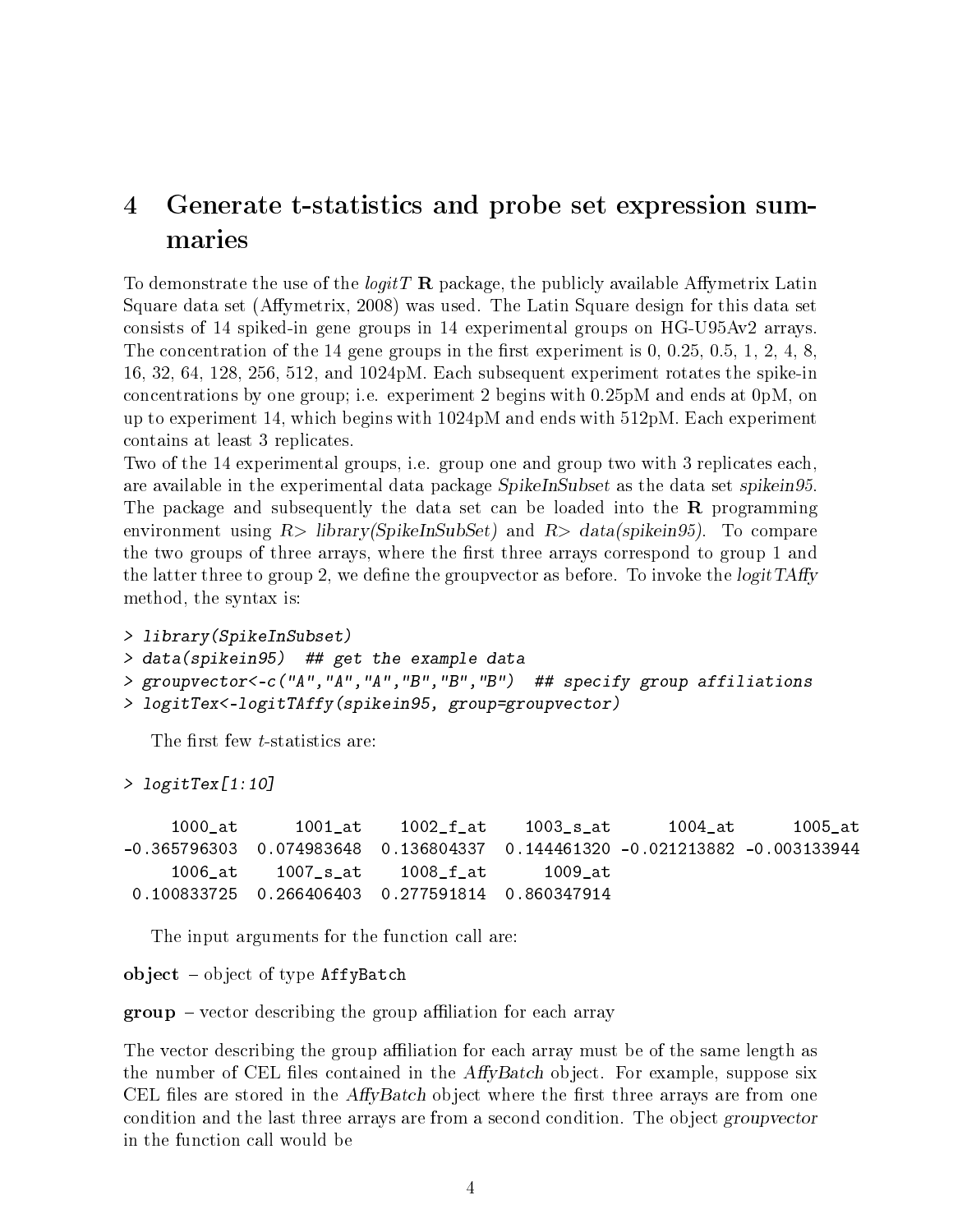> groupvector<-c("A","A","A","B","B","B")

Note that the group labels can be defined as desired provided only one unique label is used for identifying a specific group.

After invoking the *logitTAffy* function, the result is a named vector containing the tstatistics for each probe set.

### <span id="page-4-0"></span>5 Using Logit-t in gene expression analysis

As described in the introduction, Student's t-tests are then performed for each transformed PM probe within a probe set and the  $Logit-t$  is defined as the median t-statistic among all t-statistics for the probe set. The t-value cutoff corresponding to  $p < 0.01$ using the df of the comparison was used as threshold for making detection calls of differential expression or no differential expression in the original paper (Lemon et al., 2003). Lemon et al. suggested to use the df of the comparison to obtain p-values for the calculated t-statistics. In this example,  $n_1 = 3$  and  $n_2 = 3$  and therefore df=  $n_1 + n_2 - 2 = 4$ . Two-sided p-values for each probe set can be obtained using:

```
> pvals <- (1-pt(abs(logitTex),df=4))*2 ## calculate p-values
> signifgenes<-names(logitTex)[pvals<0.01]
> signifgenes
```
[1] "1024\_at" "1708\_at" "32660\_at" "36202\_at" "36311\_at" "38734\_at"

#### <span id="page-4-1"></span>6 Version history

1.0.0 initial development version

### <span id="page-4-2"></span>7 Acknowledgements

We thank Sandy Liyanarachchi for providing the original  $C_{++}$  implementation of the Logit-t algorithm as described by Dr William J. Lemon, Dr Ming You, and Dr Sandya Liyanarachchi. This work was partially supported by National Institute of Diabetes and Digestive and Kidney Diseases R01DK069859.

### References

Affymetrix  $(2008)$  [http://www.affymetrix.com].

Gautier, L. et al. (2004) Affy-analysis of Affymetrix GeneChip data at the probe level.  $Bioinformatics, 20(3), 307-315.$